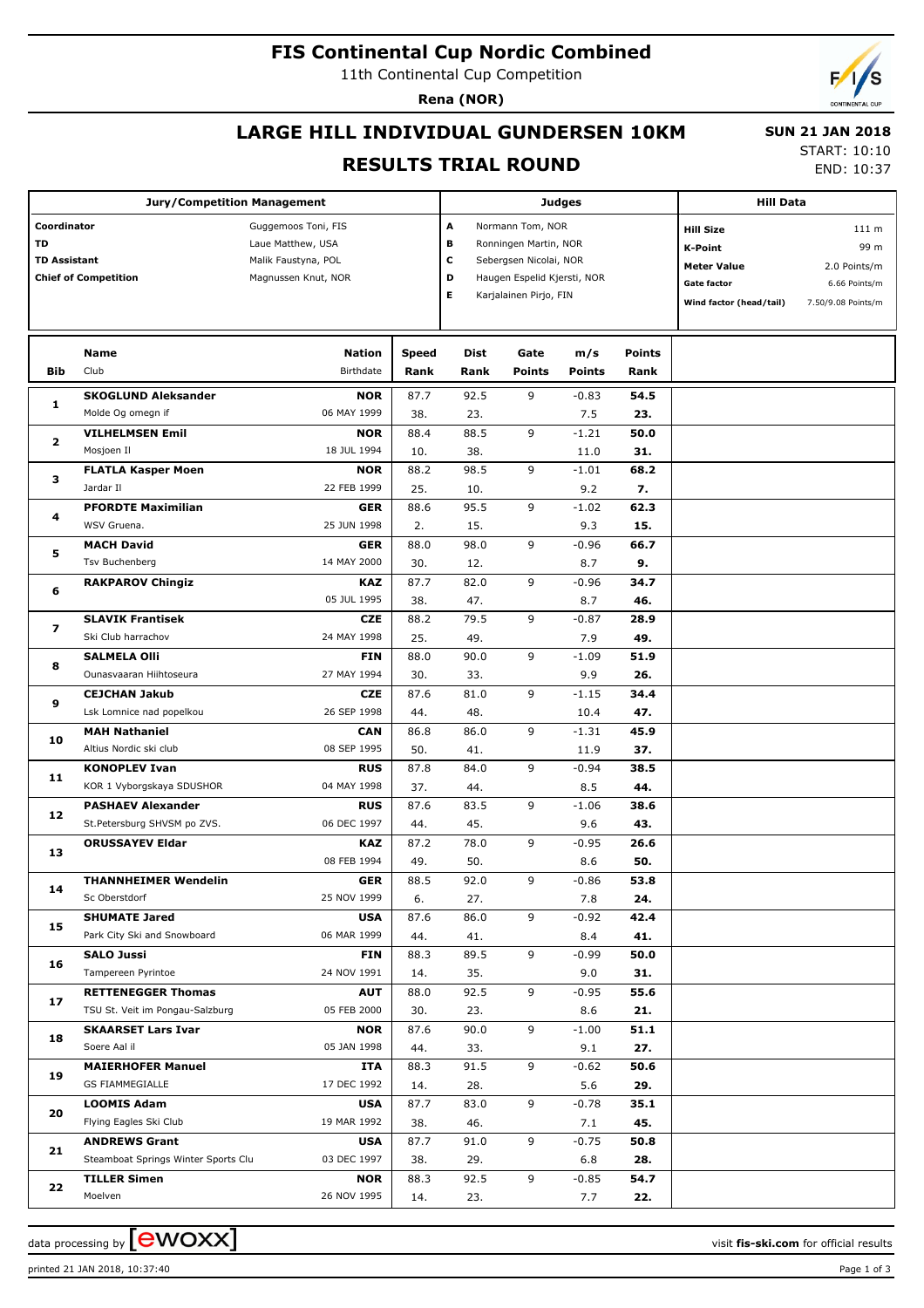# **FIS Continental Cup Nordic Combined**

11th Continental Cup Competition

**Rena (NOR)**

### **LARGE HILL INDIVIDUAL GUNDERSEN 10KM**

#### **RESULTS TRIAL ROUND**

 **SUN 21 JAN 2018** START: 10:10

END: 10:37

|     | Name                                | <b>Nation</b> | <b>Speed</b> | Dist  | Gate          | m/s           | <b>Points</b> |  |
|-----|-------------------------------------|---------------|--------------|-------|---------------|---------------|---------------|--|
| Bib | Club                                | Birthdate     | Rank         | Rank  | <b>Points</b> | <b>Points</b> | Rank          |  |
|     | <b>KVARSTAD Simen</b>               | <b>NOR</b>    | 87.9         | 100.0 | 9             | $-0.88$       | 70.0          |  |
| 23  | Byaasen Il                          | 23 MAR 2000   | 33.          | 7.    |               | 8.0           | 5.            |  |
|     | <b>SKOGLUND Andreas</b>             | <b>NOR</b>    | 88.1         | 102.5 | 9             | $-1.01$       | 76.2          |  |
| 24  | Molde Og omegn if                   | 22 MAR 2001   | 28.          | 5.    |               | 9.2           | з.            |  |
|     | <b>GIANMOENA Luca</b>               | <b>ITA</b>    | 88.5         | 86.5  | 9             | $-0.95$       | 43.6          |  |
| 25  | LAVAZE 'VARENA                      | 16 NOV 1997   | 6.           | 40.   |               | 8.6           | 39.           |  |
|     | <b>ABRAMOV Konstantin</b>           | <b>RUS</b>    | 87.7         | 89.5  | 9             | $-0.38$       | 44.5          |  |
| 26  | Moskovskaya Obl. GBU TSOVS          | 29 JUN 1997   | 38.          | 35.   |               | 3.5           | 38.           |  |
|     | <b>MRAZ Noa Ian</b>                 | <b>AUT</b>    | 88.3         | 89.0  | 9             | $-0.33$       | 43.0          |  |
| 27  | SG Klagenfurt-Kaernten              | 17 OCT 1996   | 14.          | 37.   |               | 3.0           | 40.           |  |
|     | <b>KOPP Tim</b>                     | <b>GER</b>    | 88.3         | 95.5  | 9             | $-0.06$       | 53.5          |  |
| 28  | VSC Klingenthal                     | 11 FEB 1999   | 14.          | 15.   |               | 0.5           | 25.           |  |
|     | <b>BURAAS Lars</b>                  | <b>NOR</b>    | 87.4         | 90.5  | 9             | 0.17          | 41.7          |  |
| 29  | Hurdal II                           | 17 JAN 1995   | 48.          | 32.   |               | $-1.3$        | 42.           |  |
|     | <b>MASTIEV Samir</b>                | <b>RUS</b>    | 87.9         | 85.5  | 9             | $-0.07$       | 33.6          |  |
| 30  | Ekaterinburg Dinamo                 | 13 JAN 1993   | 33.          | 43.   |               | 0.6           | 48.           |  |
|     | <b>ZEMAN Martin</b>                 | <b>CZE</b>    | 87.9         | 92.5  | 9             | $-0.29$       | 49.6          |  |
| 31  | ASO Dukla Liberec                   | 01 JUL 1993   | 33.          | 23.   |               | 2.6           | 34.           |  |
|     | <b>TERZER Dominik</b>               | <b>AUT</b>    | 88.3         | 101.5 | 9             | $-0.14$       | 66.3          |  |
| 32  | Nordic Team Absam-Tirol             | 19 SEP 1999   | 14.          | 6.    |               | 1.3           | 11.           |  |
|     | <b>DEUSCHL Christian</b>            | <b>AUT</b>    | 88.3         | 108.0 | 9             | $-0.28$       | 80.5          |  |
| 33  | Nordic Team Absam-Tirol             | 20 APR 1997   | 14.          | 1.    |               | 2.5           | 2.            |  |
|     | <b>HAHN Martin</b>                  | <b>GER</b>    | 88.4         | 93.0  | 9             | $-0.24$       | 50.2          |  |
| 34  | VSC Klingenthal                     | 06 MAY 1997   | 10.          | 21.   |               | 2.2           | 30.           |  |
|     | <b>FLETCHER Taylor</b>              | <b>USA</b>    | 88.2         | 91.0  | 9             | $-0.54$       | 48.9          |  |
| 35  | Steamboat Springs Winter Sports Clu | 11 MAY 1990   | 25.          | 29.   |               | 4.9           | 35.           |  |
|     | <b>OFTEBRO Einar Luraas</b>         | <b>NOR</b>    | 88.3         | 97.0  | 9             | $-0.84$       | 63.6          |  |
| 36  | Jardar II                           | 06 AUG 1998   | 14.          | 14.   |               | 7.6           | 14.           |  |
|     | <b>OFTEBRO Jens Luraas</b>          | <b>NOR</b>    | 88.3         | 98.5  | 9             | $-0.84$       | 66.6          |  |
| 37  | Jardar II                           | 21 JUL 2000   | 14.          | 10.   |               | 7.6           | 10.           |  |
|     | <b>GERSTGRASER Paul</b>             | <b>AUT</b>    | 88.6         | 94.0  | 9             | $-0.86$       | 57.8          |  |
| 38  | SV Schwarzach-Salzburg              | 22 MAY 1995   | 2.           | 20.   |               | 7.8           | 20.           |  |
| 39  | YAMAMOTO Ryota                      | <b>JPN</b>    | 87.7         | 95.0  | 9             | $-0.72$       | 58.5          |  |
|     | Waseda Unv.                         | 13 MAY 1997   | 38.          | 18.   |               | 6.5           | 18.           |  |
| 40  | <b>KIMURA Kodai</b>                 | <b>JPN</b>    | 88.5         | 100.0 | 9             | $-0.40$       | 65.6          |  |
|     | Hanawa High School                  | 06 JUN 2001   | 6.           | 7.    |               | 3.6           | 12.           |  |
| 41  | SHIMIZU Aguri                       | <b>JPN</b>    | 88.6         | 103.0 | 9             | $-0.33$       | 71.0          |  |
|     | Euglena Ski Club                    | 09 MAR 1992   | 2.           | 4.    |               | 3.0           | 4.            |  |
| 42  | <b>SONEHARA Go</b>                  | <b>JPN</b>    | 88.1         | 104.0 | 9             | 0.02          | 69.8          |  |
|     | Tokyo Biso Kogyo Corp.Ski Club      | 01 OCT 1993   | 28.          | 3.    |               | $-0.2$        | 6.            |  |
| 43  | <b>RUNGGALDIER Lukas</b>            | ITA           | 87.9         | 91.0  | 9             | $-0.32$       | 46.9          |  |
|     | <b>GS FIAMMEGIALLE</b>              | 31 JUL 1987   | 33.          | 29.   |               | 2.9           | 36.           |  |
| 44  | <b>DENDA Hidefumi</b>               | <b>JPN</b>    |              |       |               |               |               |  |
|     | Waseda Unv.                         | 16 DEC 1997   |              |       |               |               |               |  |
| 45  | <b>FRITZ Martin</b>                 | <b>AUT</b>    | 88.4         | 99.5  | 9             | $-0.68$       | 67.2          |  |
|     | WSV Murau-Steiermark                | 24 OCT 1994   | 10.          | 9.    |               | 6.2           | 8.            |  |
| 46  | <b>FLASCHBERGER Bernhard</b>        | AUT           | 88.3         | 88.5  | 9             | $-1.19$       | 49.8          |  |
|     | TSU St. Veit-Salzburg               | 06 JUL 1996   | 14.          | 38.   |               | 10.8          | 33.           |  |
| 47  | <b>WELDE David</b>                  | <b>GER</b>    | 88.4         | 93.0  | 9             | $-1.16$       | 58.5          |  |
|     | SC Sohland                          | 15 APR 1994   | 10.          | 21.   |               | 10.5          | 18.           |  |
| 48  | JOHANSEN Truls Soenstehagen         | <b>NOR</b>    | 88.5         | 95.0  | 9             | $-0.96$       | 60.7          |  |
|     | Elverum Hopp                        | 26 JUN 1991   | 6.           | 18.   |               | 8.7           | 16.           |  |

data processing by **CWOXX**  $\blacksquare$ 

printed 21 JAN 2018, 10:37:40 Page 2 of 3